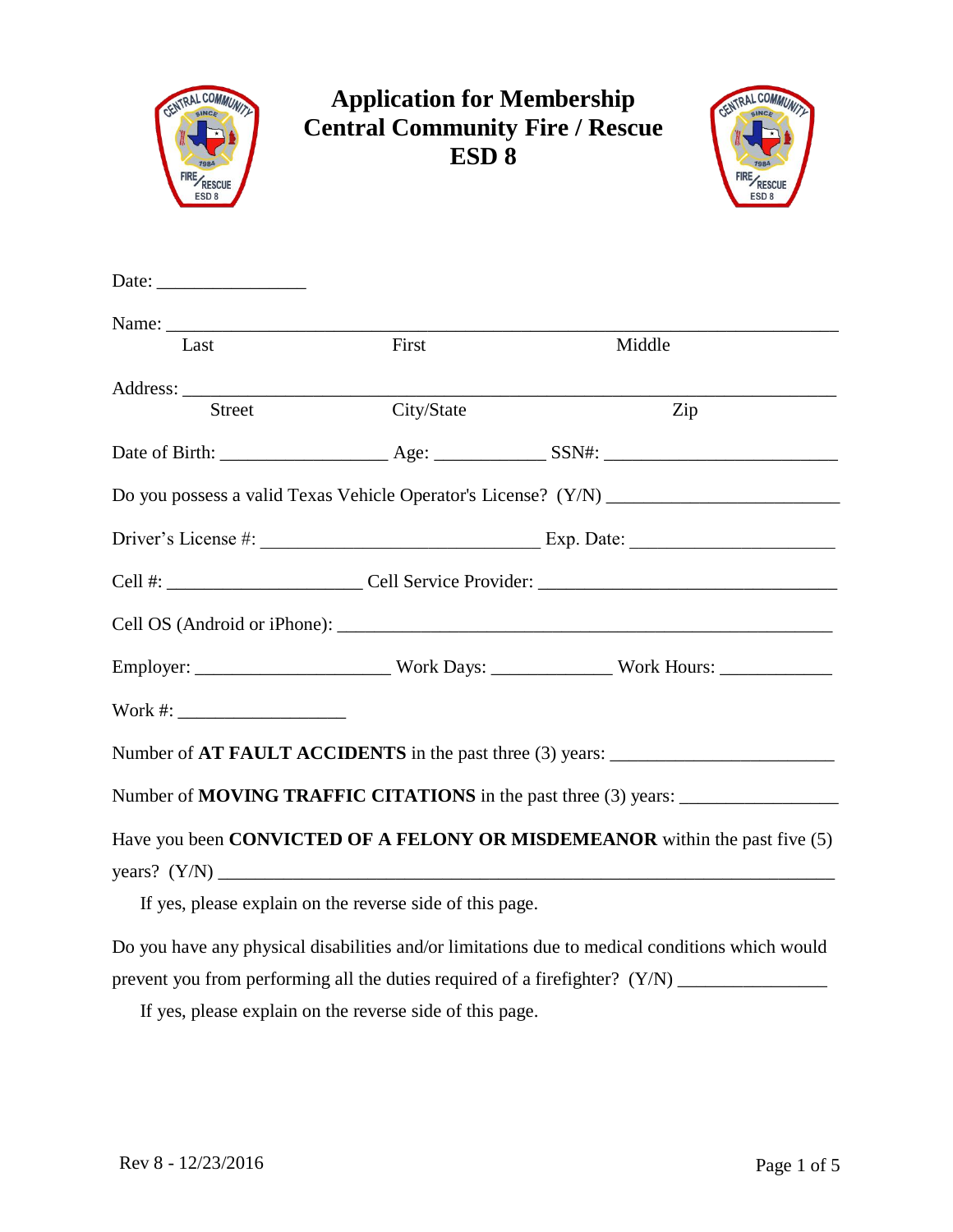Please list special skills, education, training, and firefighting related memberships. (Provide Documentation)

Special Skills: \_\_\_\_\_\_\_\_\_\_\_\_\_\_\_\_\_\_\_\_\_\_\_\_\_\_\_\_\_\_\_\_\_\_\_\_\_\_\_\_\_\_\_\_\_\_\_\_\_\_\_\_\_\_\_\_\_\_\_\_\_\_\_\_\_

Education, Special Training: \_\_\_\_\_\_\_\_\_\_\_\_\_\_\_\_\_\_\_\_\_\_\_\_\_\_\_\_\_\_\_\_\_\_\_\_\_\_\_\_\_\_\_\_\_\_\_\_\_\_\_\_\_\_

\_\_\_\_\_\_\_\_\_\_\_\_\_\_\_\_\_\_\_\_\_\_\_\_\_\_\_\_\_\_\_\_\_\_\_\_\_\_\_\_\_\_\_\_\_\_\_\_\_\_\_\_\_\_\_\_\_\_\_\_\_\_\_\_\_\_\_\_\_\_\_\_\_\_\_\_\_\_

\_\_\_\_\_\_\_\_\_\_\_\_\_\_\_\_\_\_\_\_\_\_\_\_\_\_\_\_\_\_\_\_\_\_\_\_\_\_\_\_\_\_\_\_\_\_\_\_\_\_\_\_\_\_\_\_\_\_\_\_\_\_\_\_\_\_\_\_\_\_\_\_\_\_\_\_\_\_

Organizations, Memberships (fire related only please):\_\_\_\_\_\_\_\_\_\_\_\_\_\_\_\_\_\_\_\_\_\_\_\_\_\_\_\_\_\_\_\_\_\_

#### **References:**

| Name    | Address | Telephone | Yrs. Known |
|---------|---------|-----------|------------|
|         |         |           |            |
| ◠<br>٠. |         |           |            |
| 3.      |         |           |            |

#### **In case of Emergency notify (**must list all three**):**

| Name    | Telephone | Day/Night |
|---------|-----------|-----------|
|         |           |           |
| ◠<br>٠. |           |           |
| 3       |           |           |

I certify the provided information in this application are true and correct to the best of my knowledge. I understand that falsified statements on this application will be grounds for immediate dismissal. I hereby promise to obey all rules and regulations of this department and to become an active member within my capabilities for all department activities.

By signing, I allow a complete criminal history check to be completed and understand that I will not be considered for membership until criminal/civil background checks have been completed.

\_\_\_\_\_\_\_\_\_\_\_\_\_\_\_\_\_\_\_\_\_\_\_\_\_\_\_\_\_\_\_\_\_\_\_\_\_\_\_\_\_\_\_\_\_\_\_\_\_\_\_\_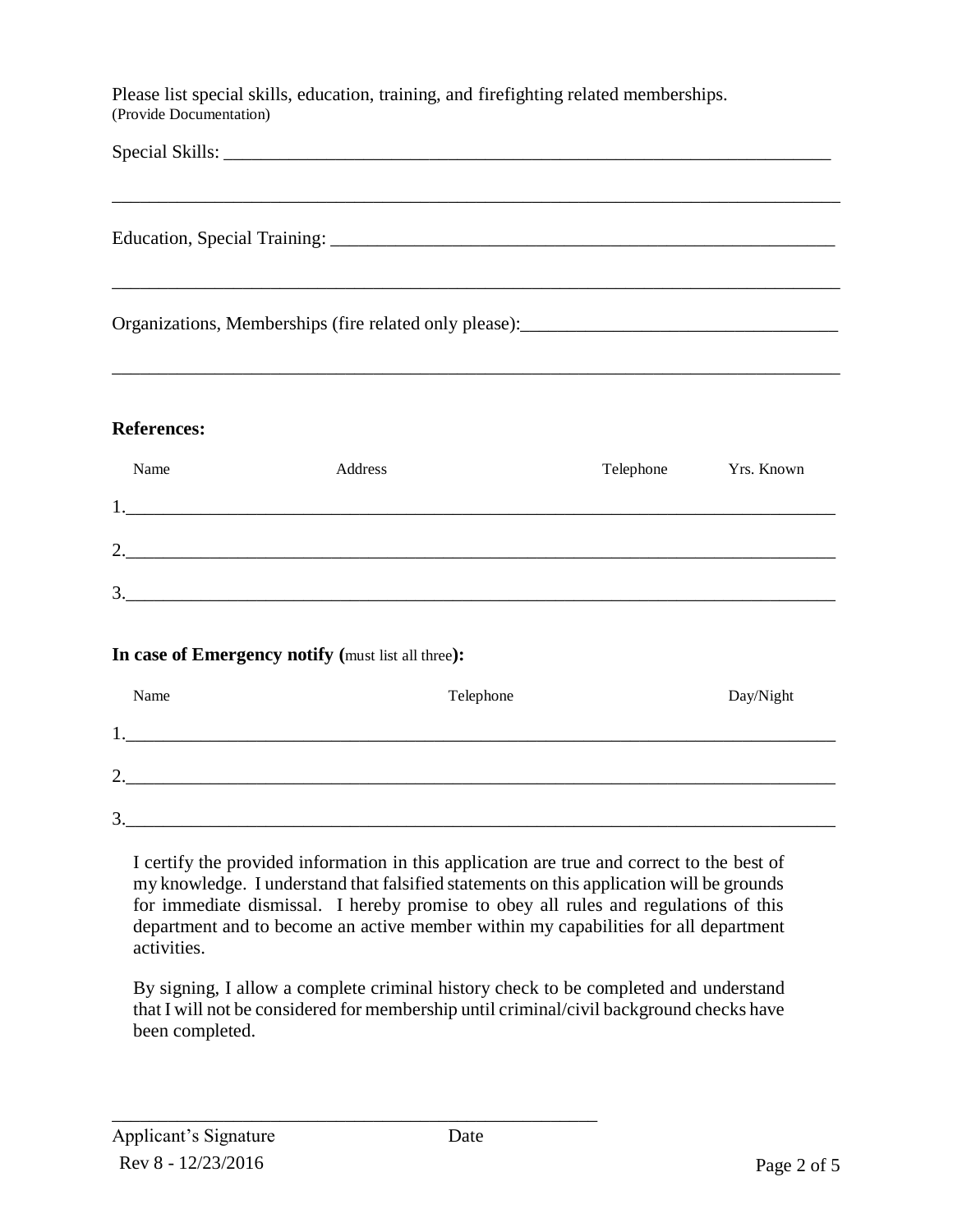## *Requirements to be a Central Community Firefighter*

- 1. You must be willing to complete a probationary training process within the six (6) month probationary period.
- 2. While completing the above probationary training process, you will be given gear that is to be left at your assigned station.
- 3. At no time will you be able to operate any fire department trucks while on probation, unless under the direct order of a fire department officer in charge.
- 4. You must attend not less than 50% of fire meetings, training classes, and work parties.
- 5. You must be willing to help work on equipment, trucks, fire stations, etc.
- 6. A letter of good standing cannot be given until you have completed the required probationary period or have been a junior firefighter for a period of one year.

| Applicant's Signature | Date |
|-----------------------|------|
|                       |      |

\_\_\_\_\_\_\_\_\_\_\_\_\_\_\_\_\_\_\_\_\_\_\_\_\_\_\_\_\_\_\_\_\_\_\_\_\_\_\_\_\_\_\_\_\_\_\_\_\_\_\_\_ CCVFD Officer Date

# *Junior Firefighter*

Junior firefighter has proof of age: (Y/N) \_\_\_\_\_\_\_\_\_

\_\_\_\_\_\_\_\_\_\_\_\_\_\_\_\_\_\_\_\_\_\_\_\_\_\_\_\_\_\_\_\_\_\_\_\_\_\_\_\_\_\_\_\_\_\_\_\_\_\_\_\_

Junior firefighter acknowledges he/she is required to show evidence of academic performance (report card): (Y/N) \_\_\_\_\_\_\_\_\_

Signature of legal parent/guardian of junior firefighter:

\_\_\_\_\_\_\_\_\_\_\_\_\_\_\_\_\_\_\_\_\_\_\_\_\_\_\_\_\_\_\_\_\_\_\_\_\_\_\_\_\_\_\_\_\_\_\_\_\_\_\_\_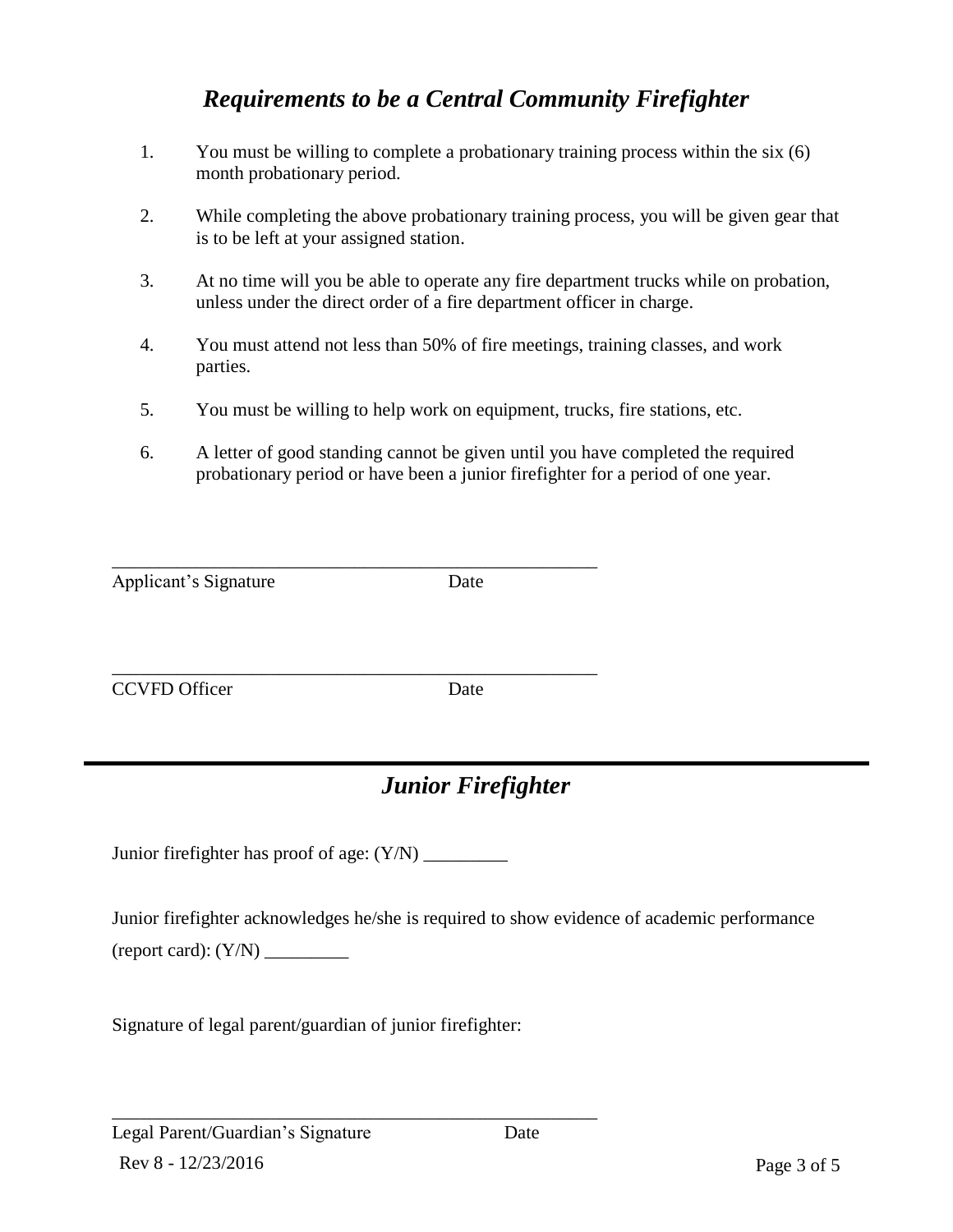#### *Central Community Fire / Rescue Acknowledgment of Equipment Responsibility*

I, \_\_\_\_\_\_\_\_\_\_\_\_\_\_\_\_\_\_\_\_\_\_\_\_\_\_\_\_\_\_\_\_\_\_\_\_, hereby acknowledge that any equipment received from Central Community Fire/Rescue are property of Central Community Fire/Rescue. I understand that I am responsible for maintenance of these items. I agree to report any items that become damaged or lost. I agree to replace, at my expense, any item damaged due to my negligence. If I am no longer an active member of this fire department, I shall return all items within 5 calendar days of notification to the fire department. I understand that I may be subject to criminal charges if these items are not returned in reasonable condition given typical wear/use.

Applicant's Signature Date

\_\_\_\_\_\_\_\_\_\_\_\_\_\_\_\_\_\_\_\_\_\_\_\_\_\_\_\_\_\_\_\_\_\_\_\_\_\_\_\_\_\_\_\_\_\_\_\_\_\_\_\_

\_\_\_\_\_\_\_\_\_\_\_\_\_\_\_\_\_\_\_\_\_\_\_\_\_\_\_\_\_\_\_\_\_\_\_\_\_\_\_\_\_\_\_\_\_\_\_\_\_\_\_\_

CCVFD Officer Date